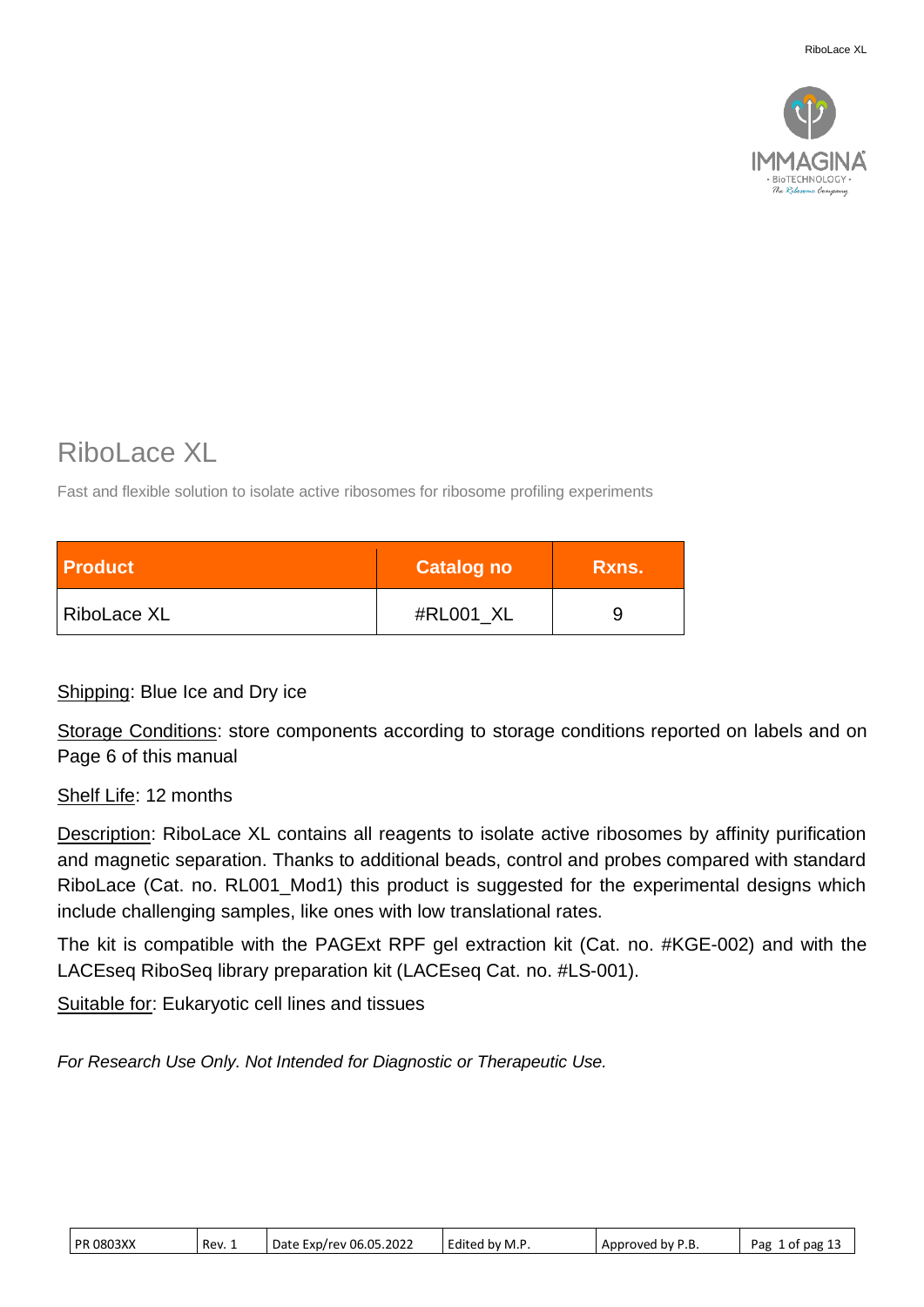| <b>Kit contents</b>          | Qty.  | <b>Storage</b>  |
|------------------------------|-------|-----------------|
| RiboLace XL 4°C components   | 1 box | $4^{\circ}$ C   |
| RiboLace XL -20°C components | 1 box | $-20^{\circ}$ C |
| RiboLace XL -80°C components | 1 bag | $-80^{\circ}$ C |

### **Additionally Required Materials**

- o Sodium deoxycholate 10% solution in DNase/RNase free water
- o Cycloheximide (Sigma-Aldrich, catalog no. C4859-1ML)
- o DNase I (Thermo Scientific catalog no. 89836)
- o RiboLock RNase Inhibitor (Thermo Scientific catalog no. EO0381)
- o SUPERaseIn (Invitrogen, catalog no. AM2696)
- o RNAse free water and DEPC water
- o Acid-phenol:chloroform (Ambion catalog no. AM9720)
- o Nanodrop ND-1000 UV-VIS Spectrophotometer
- o GlycoBlue (Ambion catalog no. AM9515)
- o Isopropanol (Sigma-Aldrich catalog no. 278475)
- o Microcentrifuge and nonstick RNase-free microfuge tubes (0.2 mL and 1.5 mL)
- o Automatic wheel (rotator)
- o Magnetic stand for 1.5mL tube

|  | <b>PR 0803XX</b> | Rev. 1 | Date Exp/rev 06.05.2022 | Edited by M.P | Approved by P.B. | Pag 2 of pag 13 |
|--|------------------|--------|-------------------------|---------------|------------------|-----------------|
|--|------------------|--------|-------------------------|---------------|------------------|-----------------|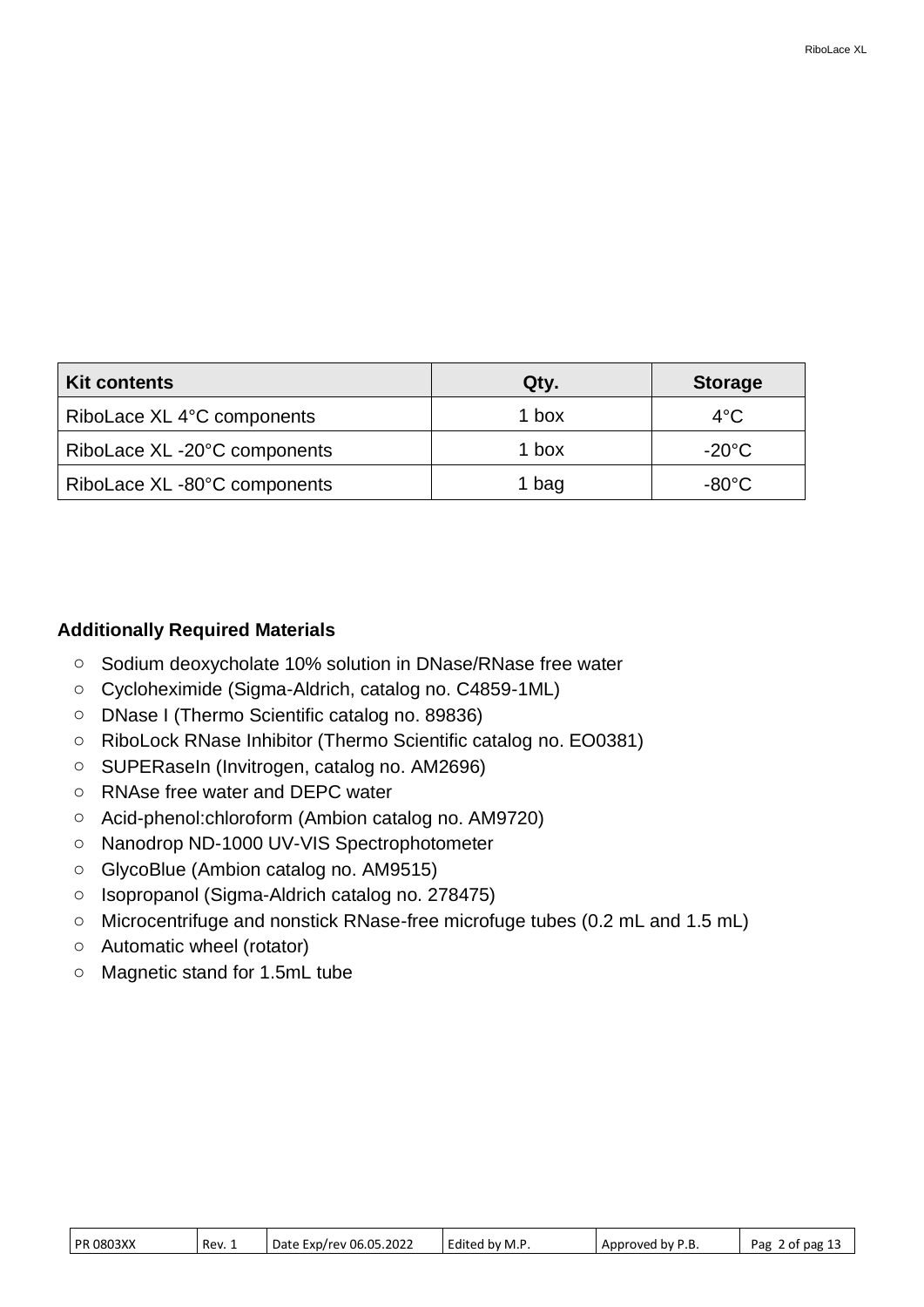## **Recommendations**

### Sample Recommendations

Please note that the success of the experiment is strongly affected by the translational state of your biological samples. Two lysates similarly concentrated (i.e., similar Abs260nm) could have different amounts of translating ribosomes due to a different efficiency in protein synthesis. For example, immortalized cells are known to have higher rates of translation than primary cells. In addition, treatments such as drugs and transfection reagents could affect ribosome activity. Thus, the rate of protein synthesis of each sample has to be taken into account when programming experiments with the IMMAGINA - RiboLace XL.

RiboLace XL allows the user to fine tune the amount of reagents per pull-down according to the cell type and/or the efficiency of global protein synthesis.

RiboLace XL includes a control cell pellet as a reference for lysis and pull-down efficiency.

### Input lysate preparation and quantification

Cells and tissues should be lysed following Step 1 of this manual with IMMAGINA cell lysis buffer (Cat nr. #RL001XL-1, provided) or with IMMAGINA Tissue lysis buffer (Cat. nr. #RL001-2, to be purchased separately). Both lysis buffers have to be supplemented as indicated in Table 1 Pag 6 immediately before use. Using lysis buffers others than those provided is strongly discouraged because it can interfere with the efficiency of ribosomes pull-down.

The kit has been optimized for input between 0.4 - 0.9 total AU (Abs260 nm) of cell lysate. The Abs260nm should be measured using Nanodrop (selecting Nucleic Acid function) with the supplemented lysis buffer (Table 1, Pag 6) as blank.

*Examples:*

- Nanodrop absorbance value of lysate at 260 nm: 10 AU. This means that the absorbance of the lysate is 10 AU/ml  $(= 0.01 \text{AU}/\mu\text{L})$ .
	- $\Box$  To start with 0.4 AU use: 0.4AU/0.01 AU/ $\mu$ L = 40  $\mu$ L of lysate
	- $\Box$  To start with 0.6 AU use: 0.6AU/0.01 AU/ $\mu$ L = 60  $\mu$ L of lysate
	- $\Box$  To start with 0.9 AU use: 0.9AU/0.01 AU/ $\mu$ L = 90  $\mu$ L of lysate
- Nanodrop absorbance value of lysate at 260 nm: 4 AU. This means that the absorbance of the lysate is 4 AU/ml (=0.004 AU/µl).
	- $\Box$  To start with 0.4 AU use: 0.4AU/0.004 AU/ $\mu$ L = 100  $\mu$ L of lysate
	- $\Box$  To start with 0.6 AU use: 0.6AU/0.004 AU/ $\mu$ L = 150  $\mu$ L of lysate
	- $\Box$  To start with 0.9 AU use: 0.9AU/0.004 AU/ $\mu$ L = 225  $\mu$ L of lysate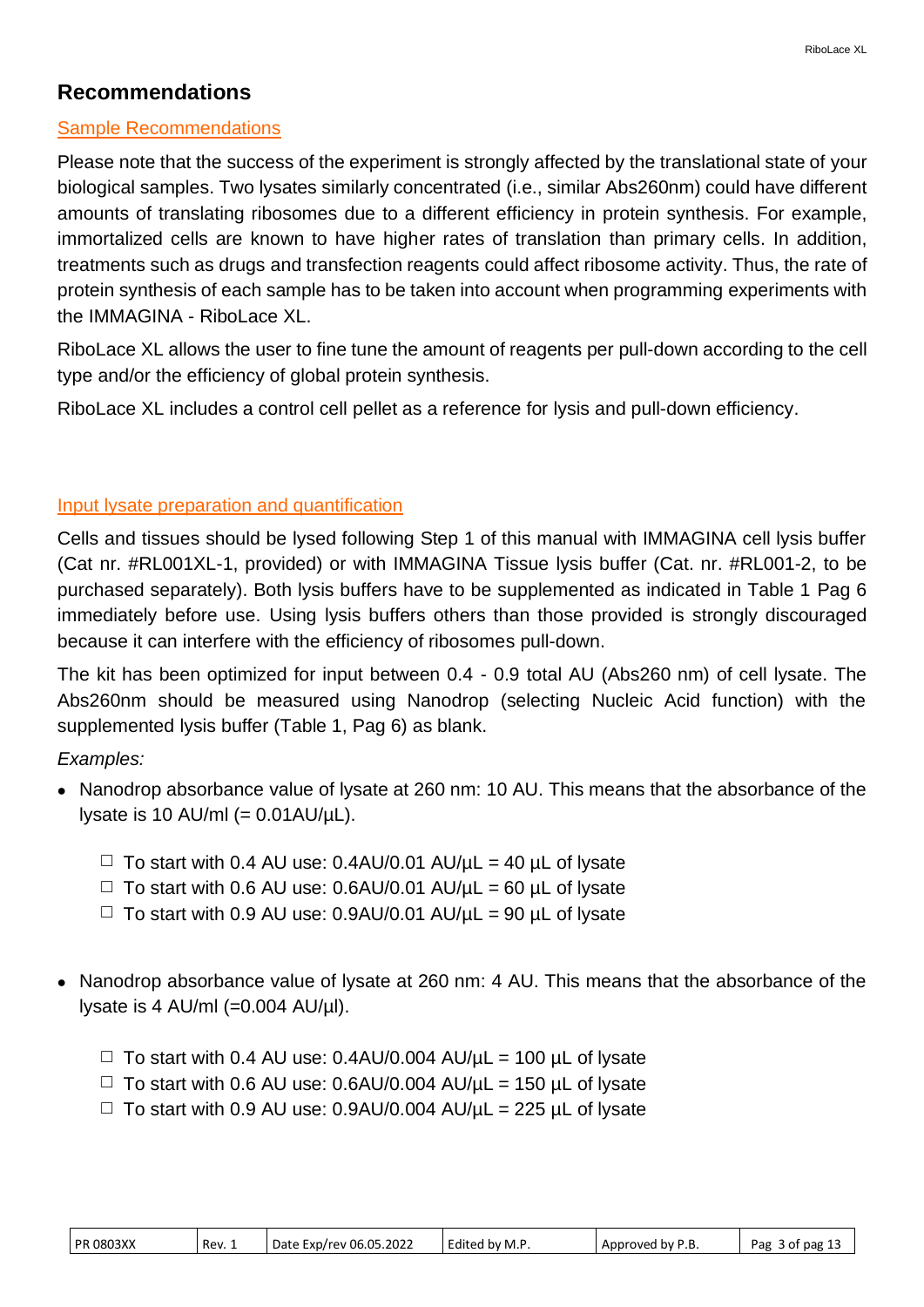### Reagent Recommendations

RiboLace XL allows the user to change the amount of reagents per pull-down according to the lysate input amount. An input in the range 0.4-0.6 AU (Abs260nm) is suggested for samples with high translational levels such as immortalized cell lines (e.g MCF7, HeLa, K562) or tissues with high rate of protein synthesis (e.g. mouse liver). An input in the range 0.61- 0.9 AU (Abs260nm) is instead suggested for samples with low translational levels such as primary cells or tissues with a low rate of protein synthesis (e.g. mouse spinal cord). Always use the maximum AU input in the suggested range if you can.

When considering the input range to use, please note that cell treatments such as drugs, and transfections could negatively affect translation and ribosome activity.

In case of unknown translational levels, start with 0.6-0.9 AU.

If you are not able to start with at least 0.4 AU of cell lysate, please use less and scale down the reagents accordingly.

| <b>FIQUUUGI LAQIIIDIG</b>                  |                                      |
|--------------------------------------------|--------------------------------------|
| Input                                      | 5 million K562 cells                 |
| Supplemented lysis buffer (Table 1) volume | $300 \mu L$                          |
| Abs 260 nm read by Nanodrop                | <b>10 AU</b>                         |
| Pull-down of active ribosomes conditions   | 0.6 AU, 60 µL of lysate, 3 µL of Nux |
| RPFs quantified by Qubit MicroRNA Assay    | $~1$ -30 ng                          |

#### **Practical Example**

### Using the Positive Control Pellet

If you are using this kit for the first time, we strongly recommend to perform a positive reaction with the provided Control Cell Pellet (Cat. Nr. #RL001XL-0). This positive control is a cell pellet of about 10 million immortalized mammalian cells. It should be stored at - 80°C and used within one month from the kit delivery. This Control Cell Pellet has to be lysed following the Step 1 of this protocol (paragraph for Suspension Cells) with 300 µL of Lysis buffer supplemented as in Table 1 . The Abs 260 obtained should be in the range of 7-10 AU.

For ribosome pull-down use 0.6 AU of the obtained Control cell lysate diluted in W-buffer to a final volume of 300 µL. Proceed following the protocol for samples in the range 0.4-0.6 A.U. The RPFs recovery yield (measured by Qubit microRNA kit after PAGE) should be higher than 5 ng total.

### Technical notes

- (i) Step2 can be performed in parallel to Step 1 and/or Step 3.
- (ii) SDS 10% must be pre-warmed before starting the experiment and can be stored at RT.

|  | <b>PR 0803XX</b> | Rev. 1 | Date Exp/rev 06.05.2022 | Edited by M.P. | Approved by P.<br>. ب | 4 of pag 1<br>Pag |
|--|------------------|--------|-------------------------|----------------|-----------------------|-------------------|
|--|------------------|--------|-------------------------|----------------|-----------------------|-------------------|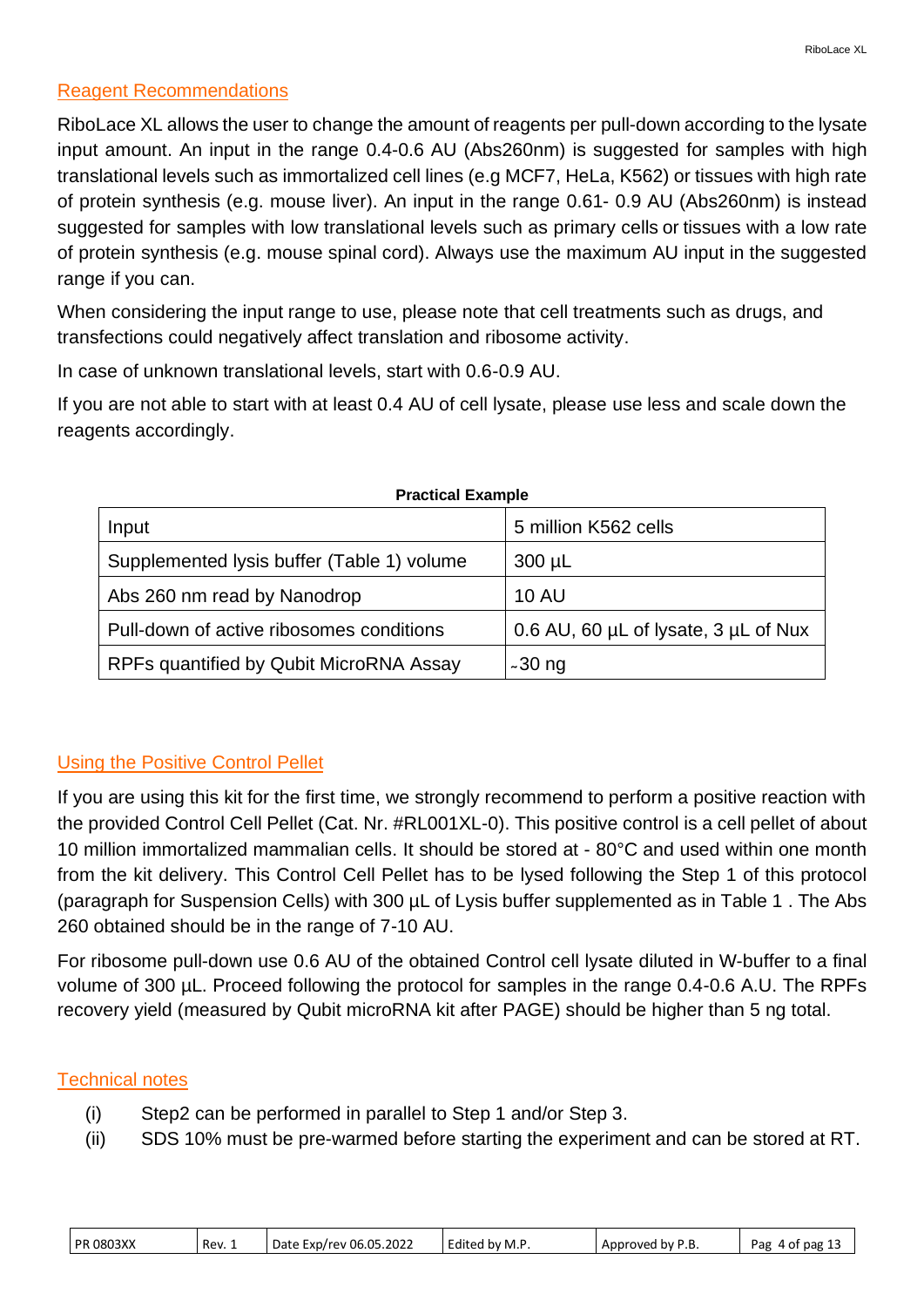

**Figure 1.** *Overview of the RiboLace XL kit workflow*

| <b>PR 0803XX</b> | Rev. 1 | Date Exp/rev 06.05.2022 | .<br>Edited by M.P | Approved by P.B | Pag<br>ot pag 13<br>$\overline{\phantom{a}}$ |
|------------------|--------|-------------------------|--------------------|-----------------|----------------------------------------------|
|------------------|--------|-------------------------|--------------------|-----------------|----------------------------------------------|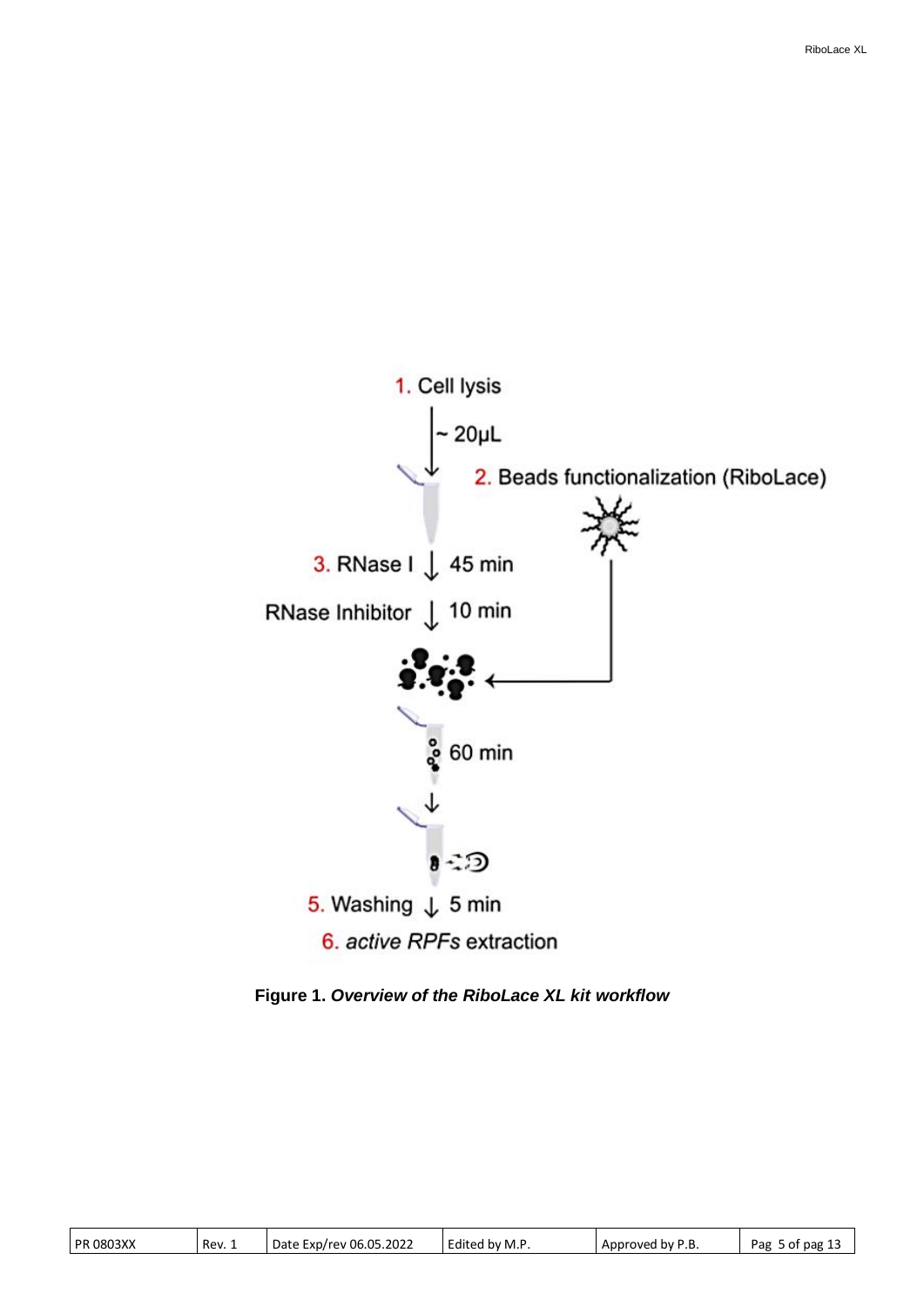## **Pull-down of active Ribosomes**

| <b>Kit component</b>               | Cat. nr.    | <b>Volume</b>    | <b>Storage</b>  | <b>Type</b>   | <b>Vial</b>                           |
|------------------------------------|-------------|------------------|-----------------|---------------|---------------------------------------|
| SDS 10% (SDS)                      | #RL001XL-9  | $0.5$ mL         | <b>RT</b>       | Vial          | ●▲<br>$\frac{1}{2}$ clear             |
| B-Buffer (BB)                      | #RL001XL-3  | $10$ mL          | 4°C             | <b>Bottle</b> |                                       |
| W-buffer (WB)                      | #RL001XL-4  | 40 mL            | 4°C             | <b>Bottle</b> |                                       |
| RiboLace magnetic beads (RmB) v2-0 | #RL001XL-25 | $1.4 \text{ mL}$ | 4°C             | Vial          | $\frac{1}{2}$ clear                   |
| OH-buffer (OH)                     | #RL001XL-14 | 5 mL             | 4°C             | <b>Bottle</b> |                                       |
| Proteinase K (K)                   | #RL001XL-17 | $100 \mu L$      | 4°C             | Vial          | 单金<br>$\frac{1}{2}$ clear             |
| Lysis buffer (LB)                  | #RL001XL-1  | 2x 1.9 mL        | $-20^{\circ}$ C | Vial          | 手上<br>$\frac{1}{2}$ clear             |
| RiboLace smart probe (RsP)         | #RL001XL-5  | 165 µL           | $-20^{\circ}$ C | Vial          | 单金<br>$\frac{1}{2}$ clear             |
| Nuclease (Nux)                     | #RL001XL-7  | $15 \mu L$       | $-20^{\circ}$ C | Vial          | 单金<br>$\frac{1}{2}$ clear             |
| mPEG                               | #RL001XL-22 | $90 \mu L$       | $-20^{\circ}$ C | Vial          | 手を<br>$\frac{1}{2}$ clear             |
| Stabilizing Nux Solution (SS)      | #RL001XL-24 | $10 \mu L$       | $-20^{\circ}$ C | Vial          | 学会<br>$\frac{1}{2}$ dear              |
| 25-35 Marker (25-35 M)             | #RL001XL-26 | $10 \mu L$       | $-80^{\circ}$ C | Vial          | $\blacksquare$<br>$\frac{4}{3}$ clear |
| Positive Control Pellet (+CP)      | #RL001XL-0  | $30 \mu L$       | $-80^{\circ}$ C | Vial          | $\frac{1}{2}$ clear                   |

RiboLace XL components list:

## **A** Before starting the experiment

**RiboLace smart probe dilution**(1): add 687.5 μL of B-buffer to the RiboLace smart probe vial previously thaw on ice. After use, it is suggested to aliquot the mix, and store the aliquots at -80°C to avoid more than two freeze-thaw cycles.

**Supplementation of the lysis buffer (immediately before the use)**: keep the required optimal volume of lysis buffer on ice and add the following components: sodium deoxycholate (1% final concentration), 5 U/mL DNase I and 200 U/mL RiboLock RNase Inhibitor (Table 1).

**Table 1**. *Recipe for the supplementation of the provided lysis buffer. 300 µL is the suggested volume for a 10-cm dish. For other size of dishes/wells, use a proportional volume.*

| <b>Final volume</b> | Lysis buffer | Sodium deoxycholate (10%) | DNase I | RiboLock |
|---------------------|--------------|---------------------------|---------|----------|
| 300 uL              | 265 uL       | 30 uL                     | 1.5U    | 60 L     |

| <b>PR 0803XX</b><br>Rev. 1 | Date Exp/rev 06.05.2022 | Edited by M.P. | Approved by P.B. | Pag<br>6 of pag 13 |
|----------------------------|-------------------------|----------------|------------------|--------------------|
|----------------------------|-------------------------|----------------|------------------|--------------------|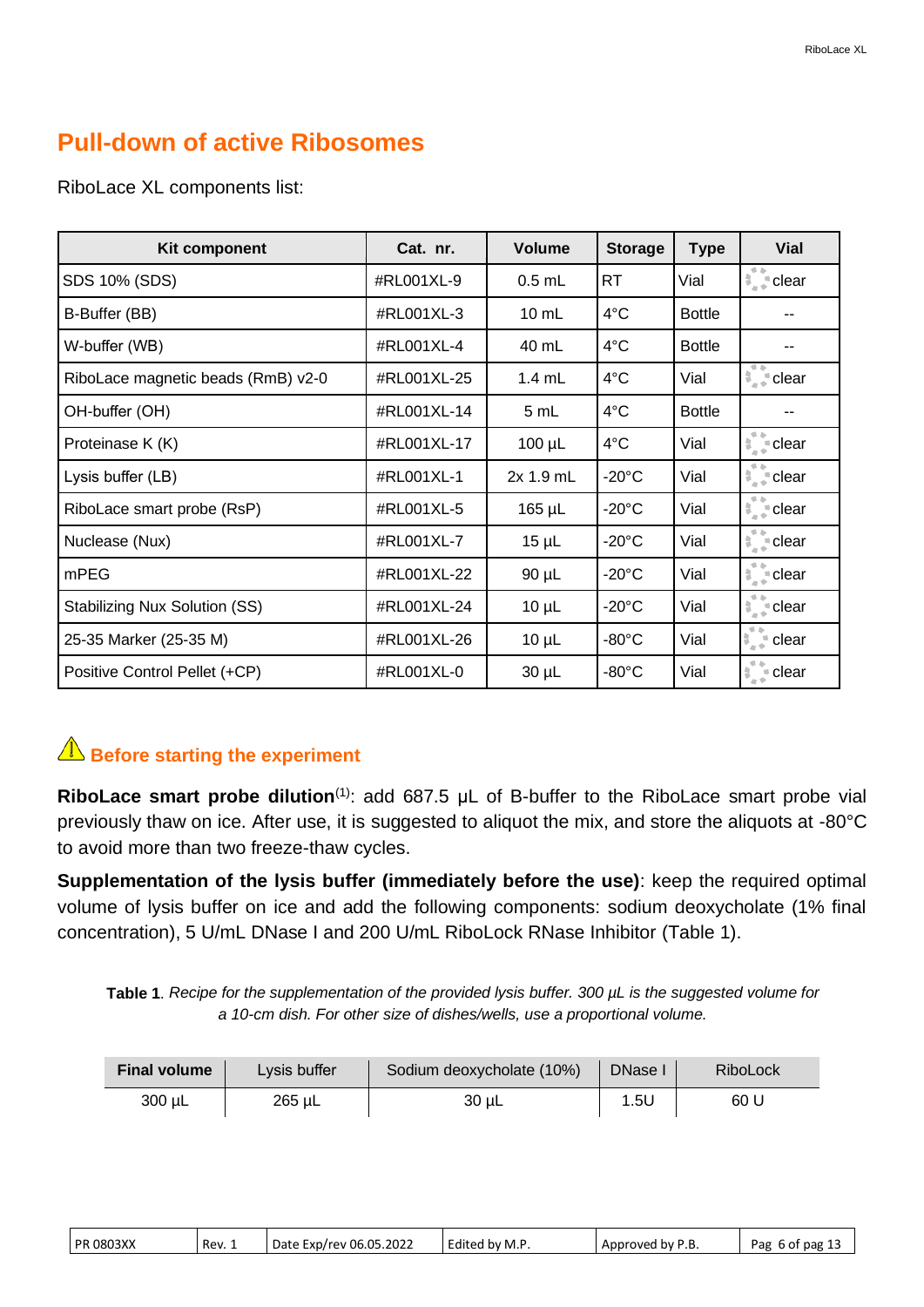## **STEP 1. CELL LYSIS**

### **Adherent Cells lysis**

- □ **1.1a** Treat the cells with 10 µg/mL of **cycloheximide (CHX)** for 5 min at 37°C before lysis. We recommend using cells at 70-80% confluence. *CHX treatments is suggested to increase the efficiency of the ribosomes' affinity purification but it is not mandatory. If you are working with human or mouse tissues, please note that both Lysis buffer and W-buffer contain CHX (10 ng/mL)*
- □ **1.2a** After incubation, place the cells on ice and wash them quickly with **cold PBS** containing CHX (20  $\mu$ g/mL).
- □ **1.3a** Remove all residual PBS with a pipette.
- □ **1.4a** Perform the lysis directly adding the supplemented **lysis buffer** (Table 1) to each cell dish and scrape vigorously (a proper mechanical scraping is important for efficient lysis!).
- □ **1.5a** Collect the cell lysate in a 1.5 mL microcentrifuge tube and pellet the nuclei by centrifugation at 20000 g for 5 min.
- □ **1.6a** Transfer the supernatant to a new tube and keep it on ice for 20 min.
- □ **1.7a** With Nanodrop, check the absorbance of the cell lysate at 260 nm (setup the "nucleic acid" function of the Nanodrop), using 1  $\mu$ L of the complete lysis buffer previously prepared as blank (Table 1).

#### **Suspension Cells lysis**

- □ **1.1b** Treat the cells with 10 µg/mL of **cycloheximide** for 5 min at 37°C before lysis. We recommend using cells at 70-80% confluence. COMMENTS: CHX treatments is suggested to increase the efficiency of the ribosomes' affinity purification but it is not mandatory. If you are working with human or mouse tissues, please note that both Lysis buffer and W-buffer contain CHX (10 ng/mL)
- □ **1.2b** Collect the cells and centrifuge at 950g for 5min at 4<sup>o</sup>C, remove the media and quickly wash the cells with **cold PBS** containing CHX (20 μg/mL).
- □ **1.3b** Collect and centrifuge at 950g for 5 min at 4°C. Remove the supernatant and resuspend in complete **lysis buffer** (Table 1)
- □ **1.4b** Lysate cells by passing them through a G26 needle (~10 times) without generating bubbles.
- □ **1.5b** Pellet the nuclei by centrifugation at 20000 g for 5 min.
- □ **1.6b** Transfer the supernatant to a new tube and leave it on ice for 20 min.
- □ **1.7b** With Nanodrop, check the absorbance of the cell lysate at 260 nm with supplemented lysis buffer (Table 1) as blank subtraction.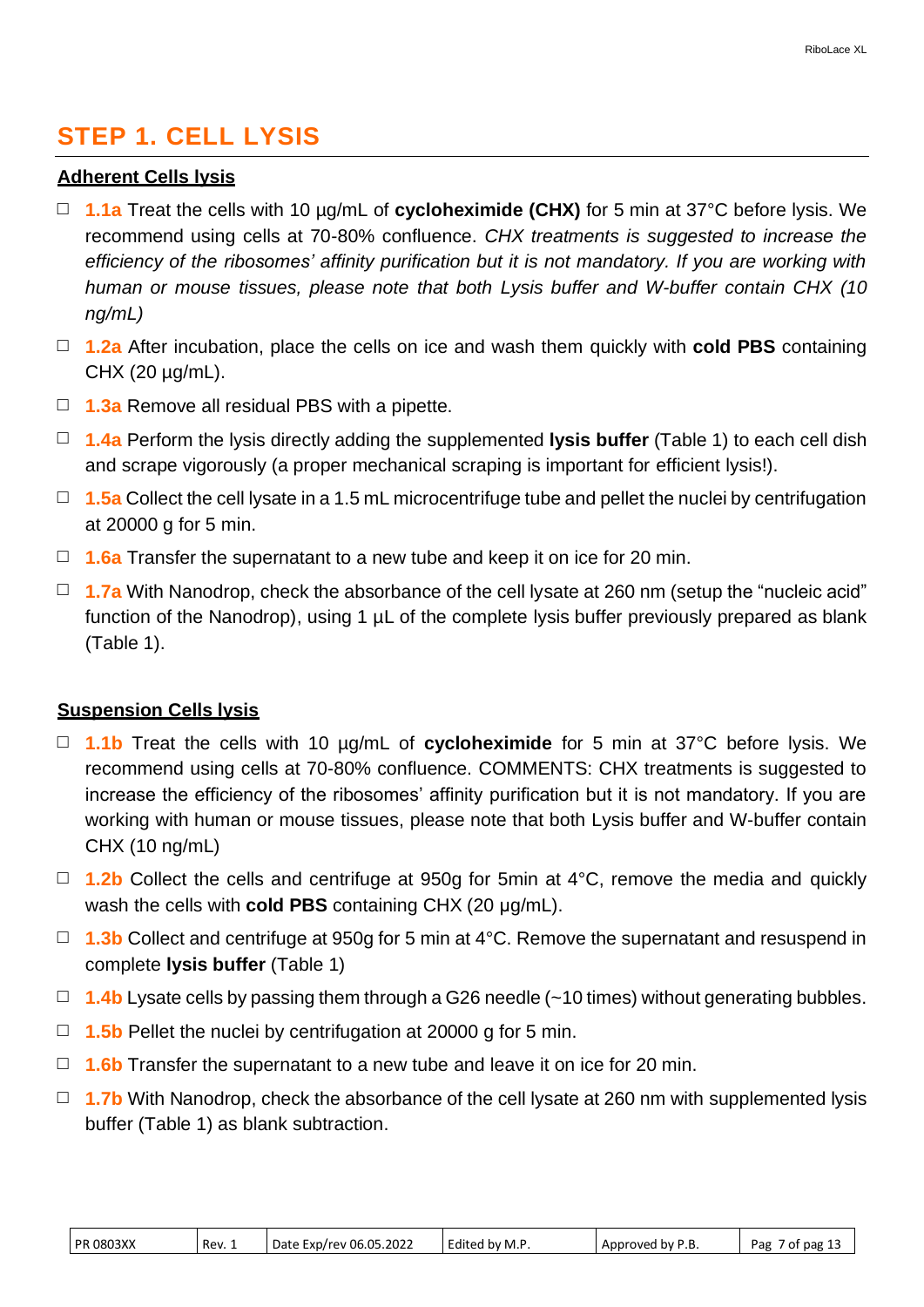#### **Tissues lysis**

- □ **1.1c** Pulverize the tissue under liquid nitrogen with mortar and pestle. Recover the powder in a  $1.5$  mL tube.
- □ **1.2c** Resuspend up to 10 mg of tissue powder with 800 µL of Tissues Lysis Buffer (not included - IMMAGINA cat. nr. #RL001-2) supplemented as in Table 1. Pease note that both Lysis buffer and W-buffer contain CHX (100 ng/mL and 10 ng/mL respectively)
- □ **1.3c** Centrifuge at max speed (20000 g) for 2 min to remove tissue and membrane debris and collect the supernatant.
- □ **1.4c** Centrifuge again the supernatant for 5 min at max speed (20000 g) and collect the supernatant Keep on ice for 20 min**.**
- □ **1.5c** With Nanodrop, check the absorbance of the cell lysate at 260 nm (setup the "nucleic acid" function of the Nanodrop), using 1  $\mu$ L of the supplemented lysis buffer previously prepared (Table 1) as blank.

## **STEP 2. BEADS FUNCTIONALIZATION**

#### **IN DO NOT LET THE BEADS DRY OUT AT ANY POINT!**

**NOTE:** Lysate input amount in the range 0.4-0.6 AU is usually enough for immortalized cell lines (e.g. MCF7, HeLa, K562) or tissues with high rate of protein synthesis (e.g mouse liver). On the contrary and as an example, lysate input amount in the range 0.61-0.9 AU is needed to get a good yield from tissues with a low rate of protein synthesis (e.g mouse spinal cord) or primary cells. If you do not know the translational state of your sample start with the maximum amount you can

| Lysate input<br><b>Reagent</b>     | 0.4 < A.U < 0.6 | 0.61 < A.U < 0.9 | <b>Step</b> |
|------------------------------------|-----------------|------------------|-------------|
| RiboLace magnetic beads (RmB) v2-0 | 96 µL x N       | 144 µL x N       | 2.3         |
| OH-buffer (OH)                     | 180 µL x N      | 270 µL x N       | 2.4         |
| Nuclease-free water                | 1800 µL         | 1800 µL          | 2.5         |
| B-Buffer (BB)                      | 180 µL x N      | 270 µL x N       | 2.6         |
| RiboLace Smart Probe (RsP)         | 54 µL x N       | 77.5 µL x N      | 2.7         |
| mPEG                               | $5,4$ µL x N    | $7.5$ µL x N     | 2.11        |
| Nuclease-free water                | 1000 µL         | $1000 \mu L$     | 2.12        |
| W-buffer (WB)                      | 1000 µL         | $1000 \mu L$     | 2.13        |
| W-buffer (WB)                      | 105 µL x N      | 105 µL x N       | 2.14        |

|  |  |  |  |  | Table 2. Components' volumes to use in Step 2. $N =$ number of reactions. |
|--|--|--|--|--|---------------------------------------------------------------------------|
|--|--|--|--|--|---------------------------------------------------------------------------|

| <b>PR 0803XX</b><br>Rev. 1 | Date Exp/rev 06.05.2022 | Edited by M.P. | Approved by P.B. | Pag 8 of pag 13 |
|----------------------------|-------------------------|----------------|------------------|-----------------|
|----------------------------|-------------------------|----------------|------------------|-----------------|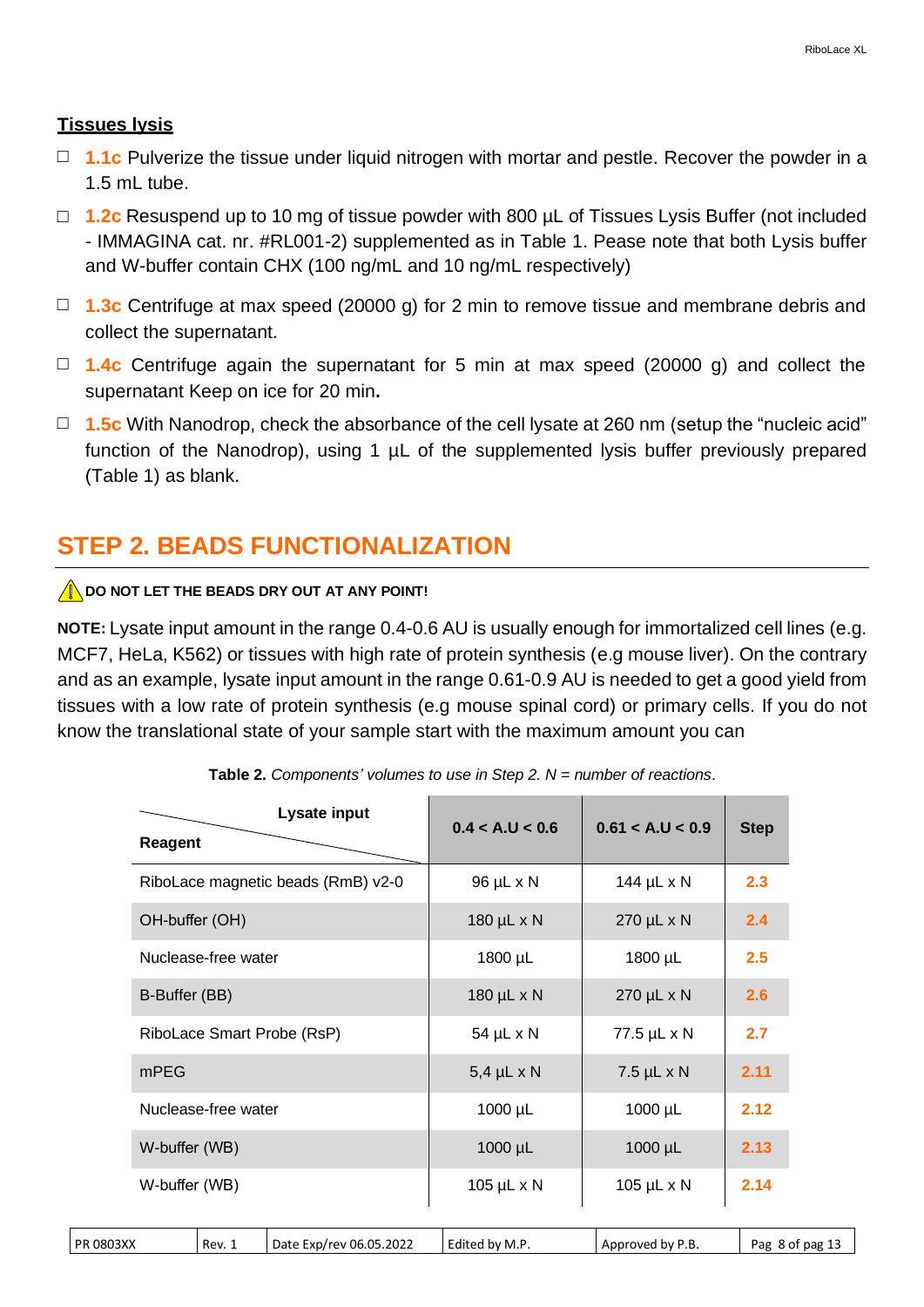- □ **2.1** Remove the **RiboLace magnetic beads (RmB) v2-0** from 4°C and place the tube at RT for at least 30 min.
- □ **2.2** Vortex the RiboLace magnetic beads (**RmB**) v2-0 tube for > 30 sec.
- □ **2.3** Put the requested volume of **RiboLace magnetic beads** (**RmB**) v2-0 (see Table 2 for volume) in a new 1.5 mL tube. Place the tube on the magnet to separate the RiboLace magnetic beads (**RmB)** v2-0. Remove supernatant.
- □ **2.4** Remove the tube from the magnet and wash the RiboLace magnetic beads (**RmB**) v2-0 for 5 min with **OH-buffer (OH)** (see Table 2 for volume), then remove the supernatant.
- □ **2.5** Wash with **Nuclease-free water** (see Table 2 for volume), place the tube on the magnet and remove the supernatant. If RiboLace magnetic Beads v2-0 (**RmB**) are binding to the plastic tube you can add 0.1% final Tx100.
- □ **2.6** Wash the RiboLace magnetic Beads v2-0 (**RmB**) with **B-buffer** (**BB**) (see Table 2 for volume), 3 min, two times in total. Place the tube on the magnet for at least 1 min and remove the supernatant. If RiboLace magnetic beads v2-0 (**RmB**) are binding to the plastic tube you can add 0.1% final Tx100.
- □ **2.7** Resuspend the RiboLace magnetic beads v2-0 (**RmB**) with **RiboLace smart probe** (**RsP**)**,** previously prepared (1) (see Table 2 for the volume to add to the beads).
- □ **2.8** Save on ice 2 µL of RiboLace smart probe (**RsP**) for security point.
- □ **2.9** Incubate for 1h at RT in a shaker at 1400 rpm. Do not allow beads to sediment.

**During the incubation, we suggest to start the Nuclease treatment (STEP. 3).**

- □ **2.10** After the incubation, place the tube on a magnet and take out 3 µL of the supernatant (unbound probe) for security point (see below). Leave the rest in the vial.
- □ **2.11** Passivate the beads adding **mPEG** to the tube (see Table 2 for volume) and mix in a shaker at RT for 15 min. Do not allow the beads to precipitate.
- □ **2.12** Place the tube on a magnet for 2–3 min, discard the supernatant and wash with **nucleasefree water**, (see Table 2 for volume).
- □ **2.13** Wash the RiboLace magnetic beads v2-0 (**RmB**) two times with **W-buffer** (**WB**) (see Table 2 for volume)
- □ **2.14** Resuspend the RiboLace magnetic beads v2-0 (**RmB**) with W-buffer (**WB**) (see Table 2 for volume), and equally divide the functionalized beads in individual tubes according to the (N) number of samples. **Do not remove the W-buffer until Step 4.1. Do not let the beads to try dry.**

| <b>PR 0803XX</b><br>Date Exp/rev 06.05.2022<br>Edited by M.P.<br>Approved by P.B.<br>Rev. 1 | Pag 9 of pag 13 |
|---------------------------------------------------------------------------------------------|-----------------|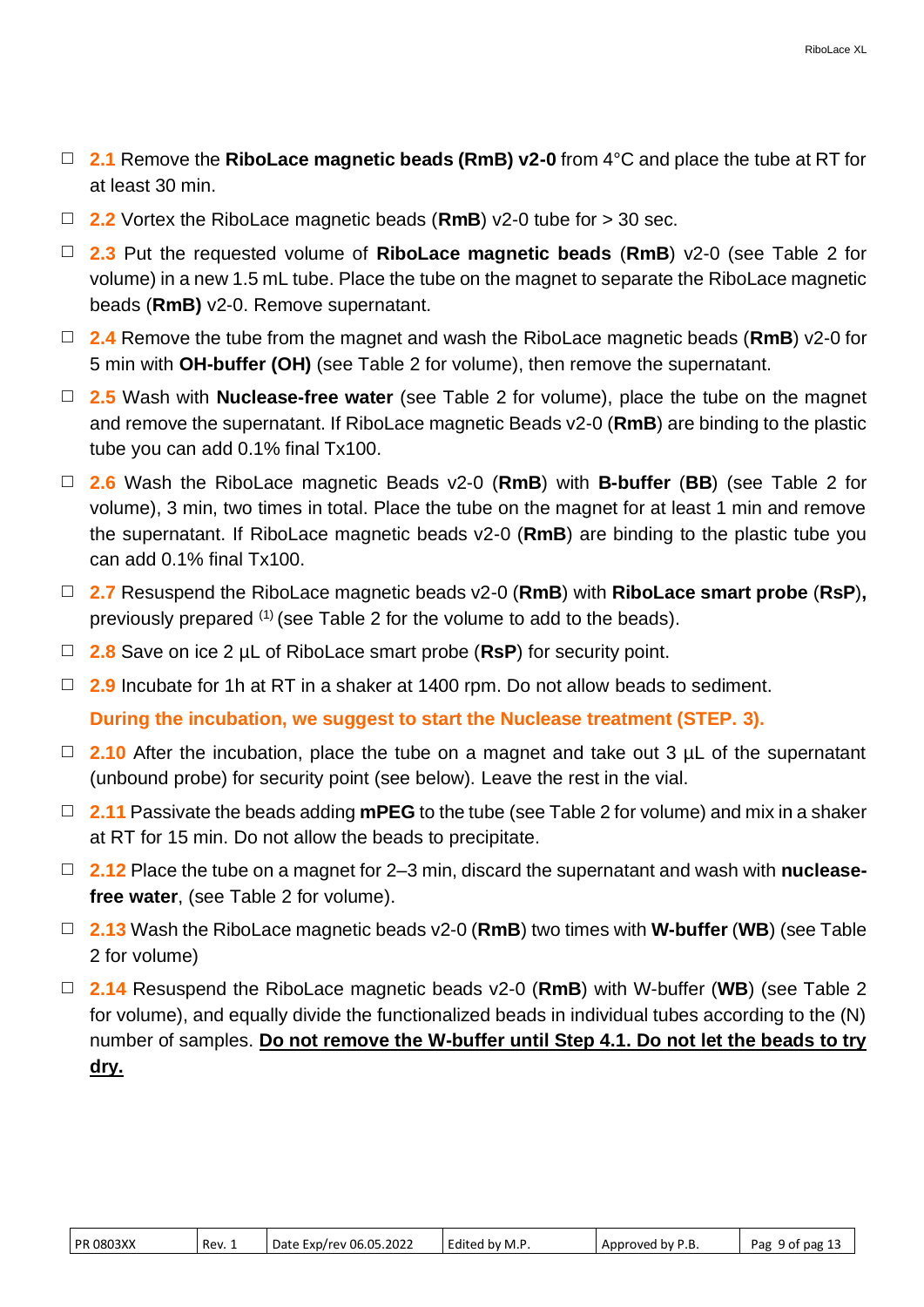#### $\sqrt{\mathbb{R}}$  Security Check Point

#### **CHECK PROPER BEADS FUNCTIONALIZATION**

Comparing the absorbance at 270 nm (Nanodrop ND-1000) of the unbound probe to RiboLace smart probe (**RsP**) starting solution allows an estimation of the binding efficiency (~ 10-50 % absorbance reduction is expected).

**Table 3** *Components' volumes to use in Step 3*

## **STEP 3. NUCLEASE TREATMENT**

| Lysate input<br><b>Reagent</b>       | 0.4 < A.U < 0.6   | 0.61 < A.U < 0.9  |     |
|--------------------------------------|-------------------|-------------------|-----|
| W-buffer (WB)                        | Up to $300 \mu L$ | Up to $450 \mu L$ | 3.1 |
| <b>Stabilizing Nux Solution (SS)</b> | $0.6 \mu L$       | $0.9$ µL          | 3.2 |
| Nuclease (Nux)                       | $\mu$ L = A.U x 5 | $\mu$ L = A.U x 5 | 3.4 |
| <b>SUPERaseln</b>                    | $1,0 \mu L$       | $1,5$ µL          | 3.5 |

- □ 3.1 Start with a total volume of lysate corresponding to 0.4 0.9 A.U (260 nm) (see pag 3 for calculation) and add **W-buffer** (**WB**) to the final volume as indicated in Table 3.
- □ **3.2** Add **Stabilizing Nux Solution (SS)** (See Table 3 for volume) and pipet.
- □ **3.3** In a 0.2 mL vial, pipet 1.5 µL of **Nuclease** (**Nux**) and add 98.5 µL W-buffer (**WB**). Pipet up and down 5 times to mix well the diluted Nux solution.
- □ **3.4** Digest the sample in a 1.5 mL tube for 45 min at 25 °C with the diluted Nuclease **(Nux)** prepared before using a volume ( $\mu$ L) according to Table 3. Trash the remaining diluted Nux solution.
- □ **3.5** Stop digestion with µL **SUPERase•In** (see Table 3 for volume) for 10 min on ice.

## **STEP 4. RIBOLACE PULL-DOWN**

| Table 4 Components' volumes to use in Step 4 |                 |                  |     |
|----------------------------------------------|-----------------|------------------|-----|
| Lysate input<br>Reagent                      | 0.4 < A.U < 0.6 | 0.61 < A.U < 0.9 |     |
| W-buffer (WB)                                | $1000 \mu L$    | $1000 \mu L$     | 4.5 |
| W-buffer (WB)                                | $300 \mu L$     | $400 \mu L$      | 4.6 |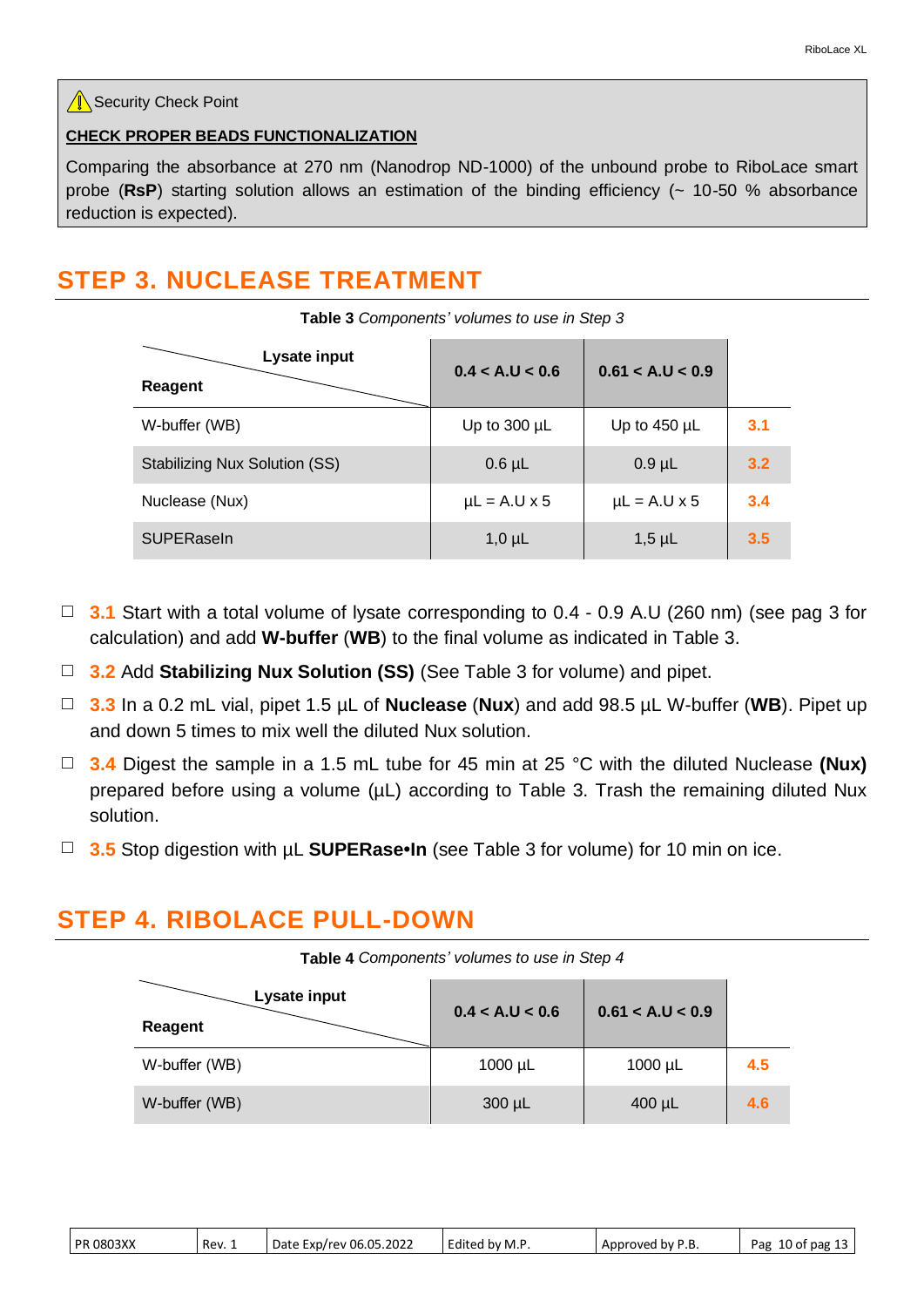### **Remove the W-buffer (WB) from Step 2.14 only immediately before adding the cell lysate!**

- □ **4.1** Add the **digested cell lysate** to the functionalized beads (to avoid dilution, discard the supernatant of the beads before adding the cell lysate) and mix well.
- $\Box$  **4.2** Incubate for 70 min, on a wheel in slow motion (3 rpm) at 4 °C.
- □ 4.3 Take out the tubes from the wheel. **DO NOT CENTRIFUGATE**, pull down the beads by gentle handle shaking. Place the tubes on ice and put them on a magnet at 4°C.
- □ **4.4** Keep working on ice and separate the beads with a magnet. **DO NOT REMOVE THE BEADS FROM THE MAGNET and NEVER TOUCH THE BEADS IN THE NEXT WASHING STEPS.**
- □ **4.5** Carefully wash the beads two times with W-buffer (**WB)** (see Table 4 for volumes).
- □ **4.6** Remove the beads from the magnet and resuspend them with µL W-buffer (**WB)** (see Table 4 for volumes).
- □ 4.7 Transfer the beads suspension to a new nuclease-free 1.5 mL tube.

*Your ribosomes are attached to the beads, don't discard them!*

## **STEP 5. ACTIVE RPFs EXTRATION**

 *It is important to use the ACID phenol:chloroform to avoid DNA contamination.*

| Lysate input                             | 0.4 < A.U < 0.6 | 0.61 < A.U < 0.9 |     |
|------------------------------------------|-----------------|------------------|-----|
| Reagent                                  |                 |                  |     |
| SDS 10%                                  | $30 \mu L$      | $40 \mu L$       | 5.1 |
| Proteinase K (K)                         | $7,5$ µL        | $10 \mu L$       | 5.1 |
| Acid Phenol: Chloroform: Isoamyl Alcohol | 337.5 µL        | 450 µL           | 5.2 |
| NaCl 2M in DEPC water                    | $20 \mu L$      | $20 \mu L$       | 5.4 |
| Isopropanol                              | 750 µL          | $1000 \mu L$     | 5.6 |
| GlycoBlue.                               | $2 \mu L$       | $2 \mu L$        | 5.6 |
| Nuclease free water                      | $10 \mu L$      | $10 \mu L$       | 5.9 |

**Table 5** *Components' volumes to use in Step 5*

- □ **5.1** Add **SDS 10%** (**SDS**) and **proteinase K** (**K**) (see Table 5 for volumes) to the beads suspension, and incubate at 37 °C in a water bath for 75 min.
- □ **5.2** Add **Acid Phenol:Chloroform:Isoamyl Alcohol** (see Table 5 for volume).
- □ **5.3** Vortex and centrifugate at 14,000 x g for 5 min.
- □ **5.4** If there is no phase separation, add **NaCl 2M in DEPC water** (see table 5 for volumes) and repeat the centrifugation).

| <b>PR 0803XX</b> |  |
|------------------|--|
|------------------|--|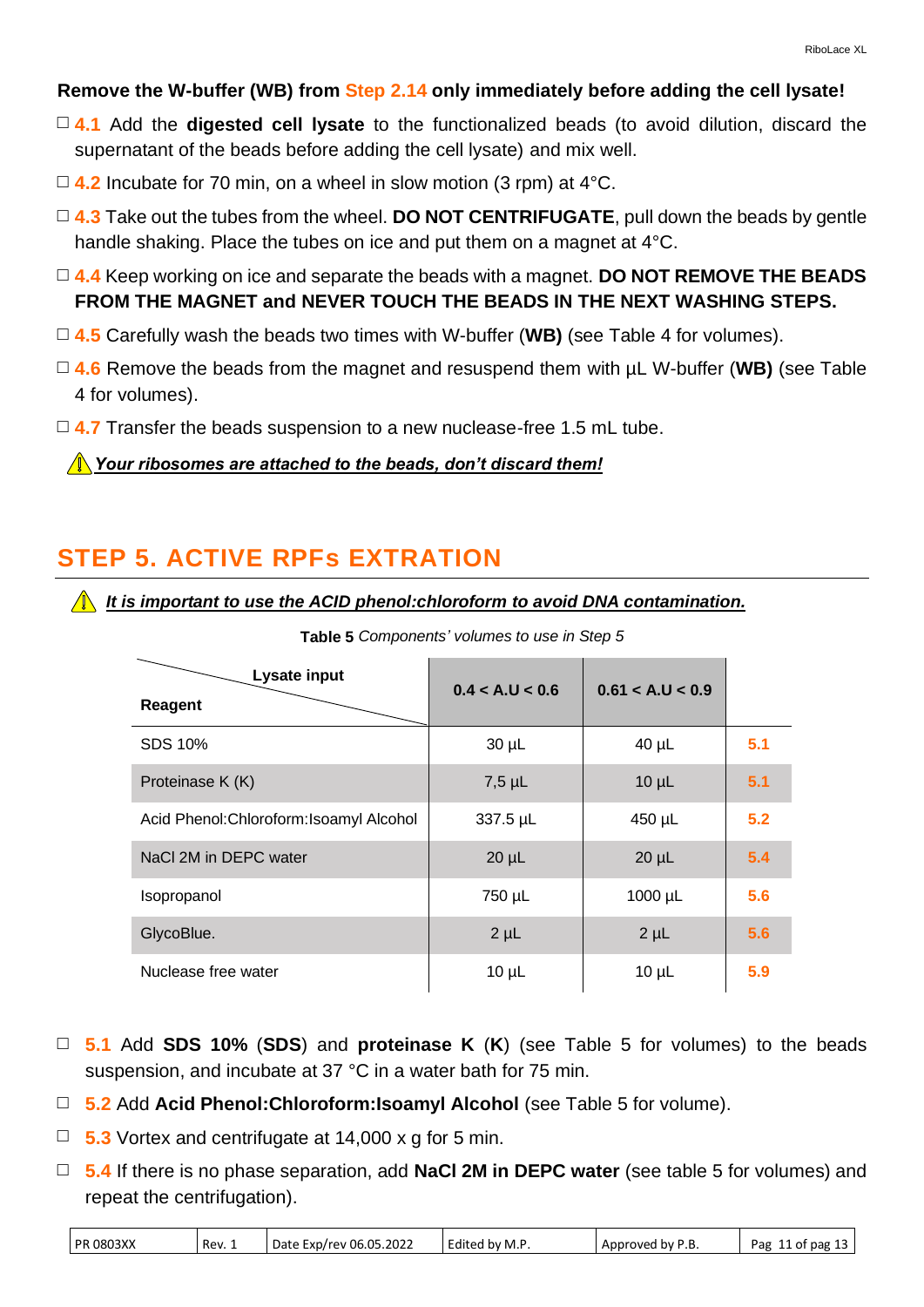- □ **5.5** Keep the aqueous phase and transfer it into a new vial.
- □ **5.6** Add **isopropanol** (see Table 5 for volumes) and **GlycoBlue** (see Table 5 for volumes).
- □ **5.7** Mix and incubate a RT for 3 min, then store at -80°C for:
	- at least 2 hours (fast procedure)
	- overnight (safe procedure, recommended with total lysate input is < 0.4 A.U)
- □ **5.8** Pellet the RNA by centrifugation (20000g) for 30 min at 4°C.
- □ **5.9** Resuspend the pellet in 10 µL of **nuclease free water**.
- □ **5.10** Proceed with RPFs PAGE Purification using PAGExt kit (Cat. no #KGE-002)

## **Contacts**



## **Info**

info@immaginabiotech.com

## **Sale support (quoting, ordering and order status update)**

orders@immaginabiotech.com

## **Technical service (technical enquiries and quality complaints)**

techsupport@immaginabiotech.com



Via Sommarive, 18, 38123, TRENTO, ITALY



[www.immaginabiotech.com](http://www.immaginabiotech.com/)

+39 0461312018